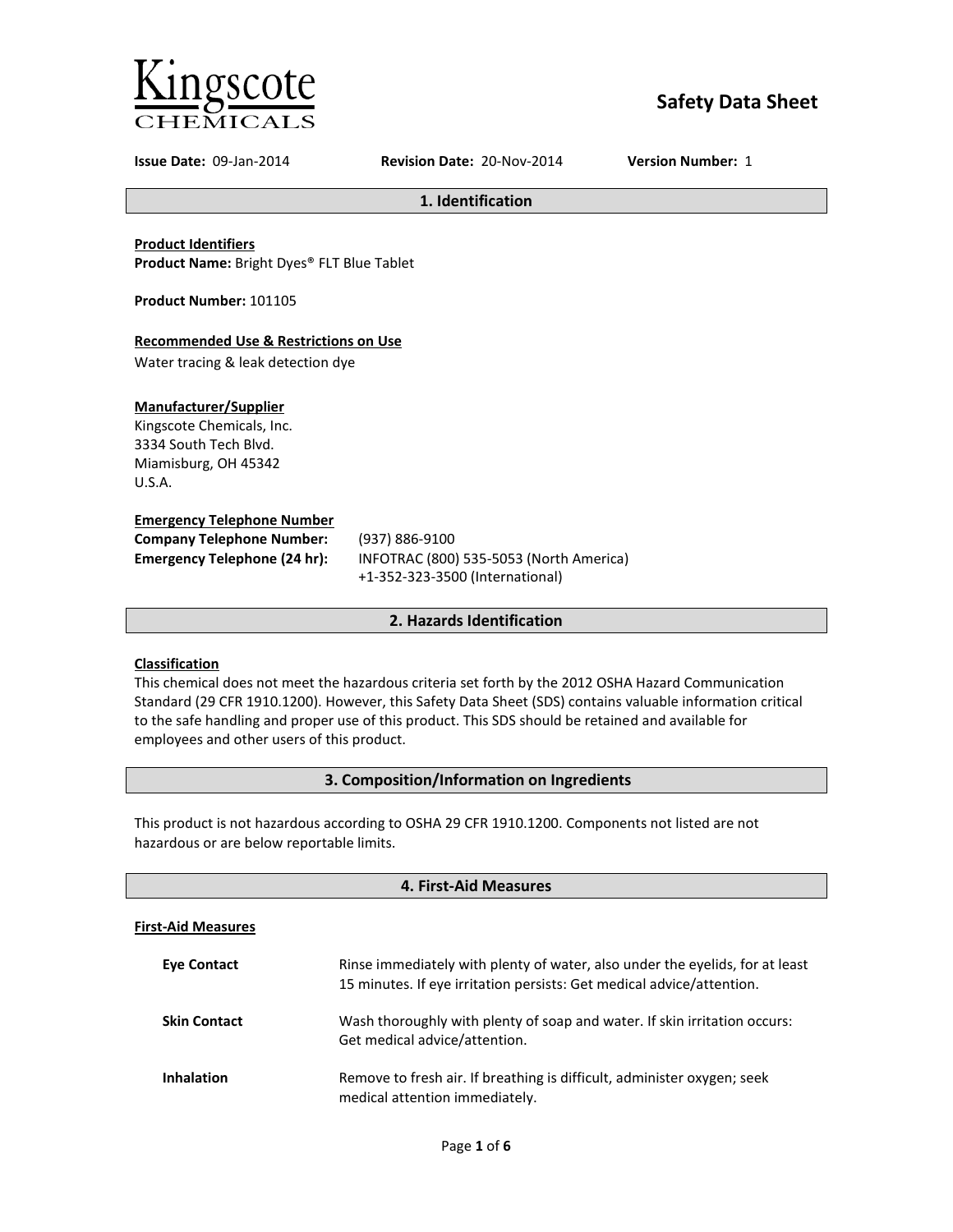## **Ingestion** Rinse mouth. DO NOT induce vomiting. Drink plenty of water. Never give anything by mouth to an unconscious person. Get medical attention if large quantities were ingested or if nausea occurs.

## **Most Important Symptoms and Effects**

**Symptoms** Will cause staining of the skin on contact. May cause eye irritation. Inhalation of dust may cause respiratory irritation. Ingestion may cause urine to be a blue color until the dye has been washed through the system.

### **Indication of Any Immediate Medical Attention and Special Treatment Needed**

**Notes to Physician** Treat symptomatically.

## **5. Fire-Fighting Measures**

## **Suitable Extinguishing Media**

Water spray (fog). Carbon dioxide (CO2). Dry chemical.

## **Unsuitable Extinguishing Media**

Not determined

## **Specific Hazards Arising from the Chemical**

Remote possibility of dust explosion. Burning may produce oxides of carbon and nitrogen (NOx).

## **Protective Equipment and Precautions for Firefighters**

Wear self-contained breathing apparatus pressure-demand, MSHA/NIOSH (approved or equivalent) and full protective gear.

## **6. Accidental Release Measures**

### **Personal Precautions, Protective Equipment and Emergency Procedures**

| <b>Personal Precautions</b>      | Use personal protective equipment as recommended in Section 8.                                                    |
|----------------------------------|-------------------------------------------------------------------------------------------------------------------|
| <b>Environmental Precautions</b> | Prevent from entering into soil, ditches, sewers, waterways and/or<br>groundwater. See Section 12 and Section 13. |

### **Methods and Material for Containment and Cleaning Up**

| <b>Methods for Containment</b> | Prevent further leakage or spillage if safe to do so.                                 |
|--------------------------------|---------------------------------------------------------------------------------------|
| <b>Methods for Cleaning Up</b> | Sweep up and collect into suitable containers for disposal. Flush area<br>with water. |

## **7. Handling and Storage**

### **Precautions for Safe Handling**

| <b>Advice on Safe Handling</b> | Handle in accordance with good industrial hygiene and safety practices. |
|--------------------------------|-------------------------------------------------------------------------|
|                                | Use personal protection recommended in Section 8. Avoid contact with    |
|                                | skin, eyes, or clothing. Avoid breathing dusts. Contaminated clothing   |
|                                | should not be allowed out of the workplace.                             |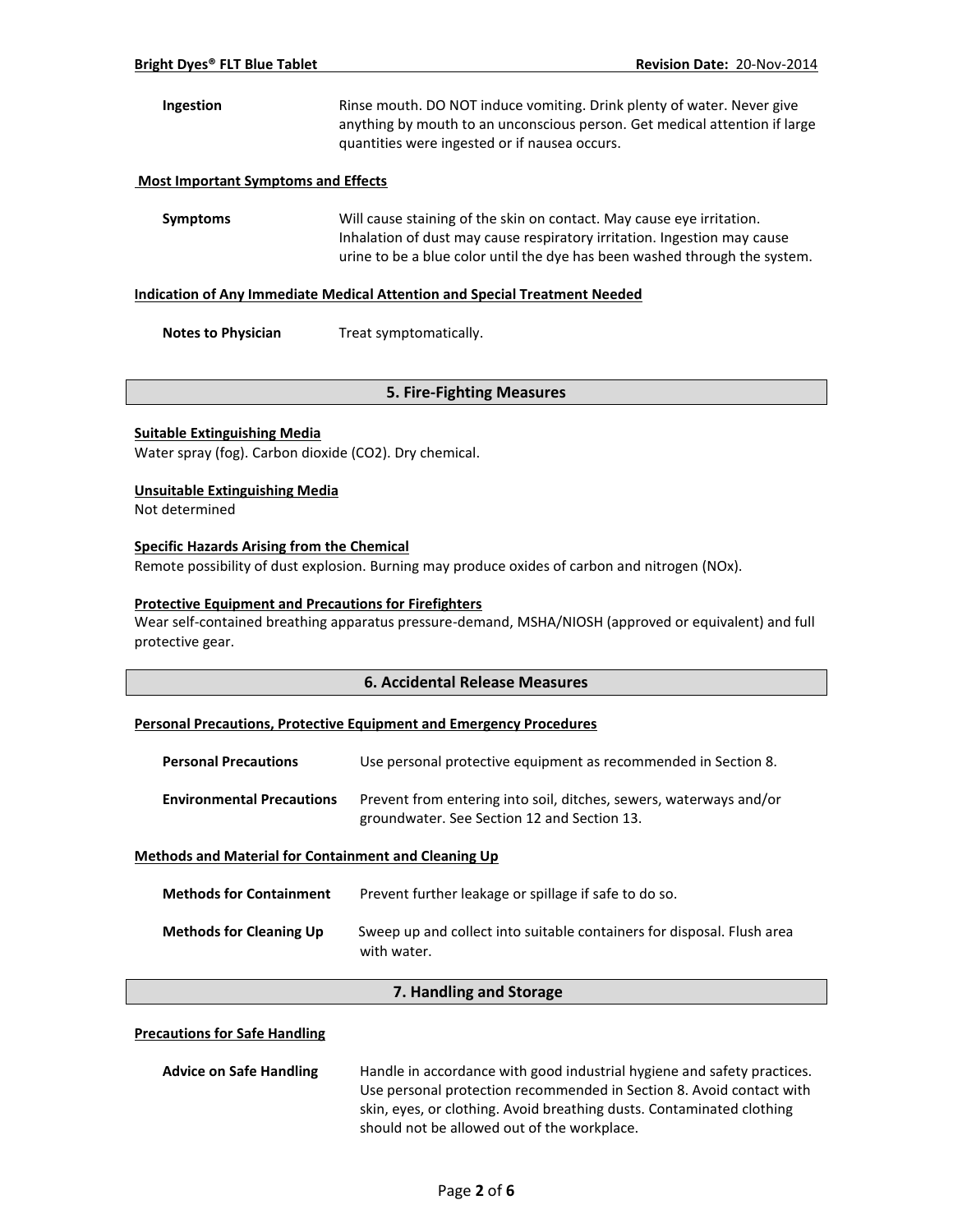## **Conditions for Safe Storage, Including Incompatibilities**

| <b>Storage Conditions</b>     | Keep container tightly closed and store in a cool, dry, and well-<br>ventilated area. Store away from heat, sparks, open flame or any other<br>ignition source. |
|-------------------------------|-----------------------------------------------------------------------------------------------------------------------------------------------------------------|
| <b>Incompatible Materials</b> | None known based on information supplied.                                                                                                                       |

## **8. Exposure Controls / Personal Protection**

#### **Exposure Guidelines**

This product, as supplied, does not contain any hazardous materials with occupational exposure limits established by the region specific regulatory bodies.

## **Engineering Controls**

Ensure adequate ventilation, especially in confined areas. Eyewash stations. Showers.

## **Individual Protection Measures, Such as Personal Protective Equipment:**

| <b>Eve/Face Protection</b>        | Avoid contact with eyes.                                                |
|-----------------------------------|-------------------------------------------------------------------------|
| <b>Skin &amp; Body Protection</b> | Rubber gloves. Suitable protective clothing.                            |
| <b>Respiratory Protection</b>     | Use NIOSH-approved dust mask if dusty conditions exist.                 |
| <b>Hygiene Measures</b>           | Handle in accordance with good industrial hygiene and safety practices. |

## **9. Physical and Chemical Properties**

| <b>Information on Basic Physical and Chemical Properties</b> |                                                                 |                       |                |
|--------------------------------------------------------------|-----------------------------------------------------------------|-----------------------|----------------|
| <b>Physical State</b>                                        | Solid                                                           | Odor                  | None apparent  |
| Appearance                                                   | Blue tablet                                                     | <b>Odor Threshold</b> | Not determined |
| Color                                                        | Blue                                                            |                       |                |
| <b>Property</b>                                              | <b>Values</b>                                                   |                       |                |
| рH                                                           | Not applicable                                                  |                       |                |
| <b>Melting/Freezing Point</b>                                | Not applicable                                                  |                       |                |
| <b>Boiling Point/Range</b>                                   | Not applicable                                                  |                       |                |
| <b>Flash Point</b>                                           | Not applicable                                                  |                       |                |
| <b>Evaporation Rate</b>                                      | Not applicable                                                  |                       |                |
| Flammability (solid, gas)                                    | Not flammable                                                   |                       |                |
| <b>Upper Flammability Limits</b>                             | Not applicable                                                  |                       |                |
| <b>Lower Flammability Limits</b>                             | Not applicable                                                  |                       |                |
| <b>Vapor Pressure</b>                                        | Not applicable                                                  |                       |                |
| <b>Vapor Density</b>                                         | Not applicable                                                  |                       |                |
| <b>Relative Density</b>                                      | Not applicable                                                  |                       |                |
| <b>Specific Gravity</b>                                      | Not applicable                                                  |                       |                |
| Solubility                                                   | Highly soluble in water with small amounts of insoluble residue |                       |                |
| <b>Partition Coefficient</b>                                 | Not determined                                                  |                       |                |
| <b>Auto-ignition Temperature</b>                             | Not determined                                                  |                       |                |
| <b>Decomposition Temperature</b>                             | Not determined                                                  |                       |                |
| <b>Viscosity</b>                                             | Not determined                                                  |                       |                |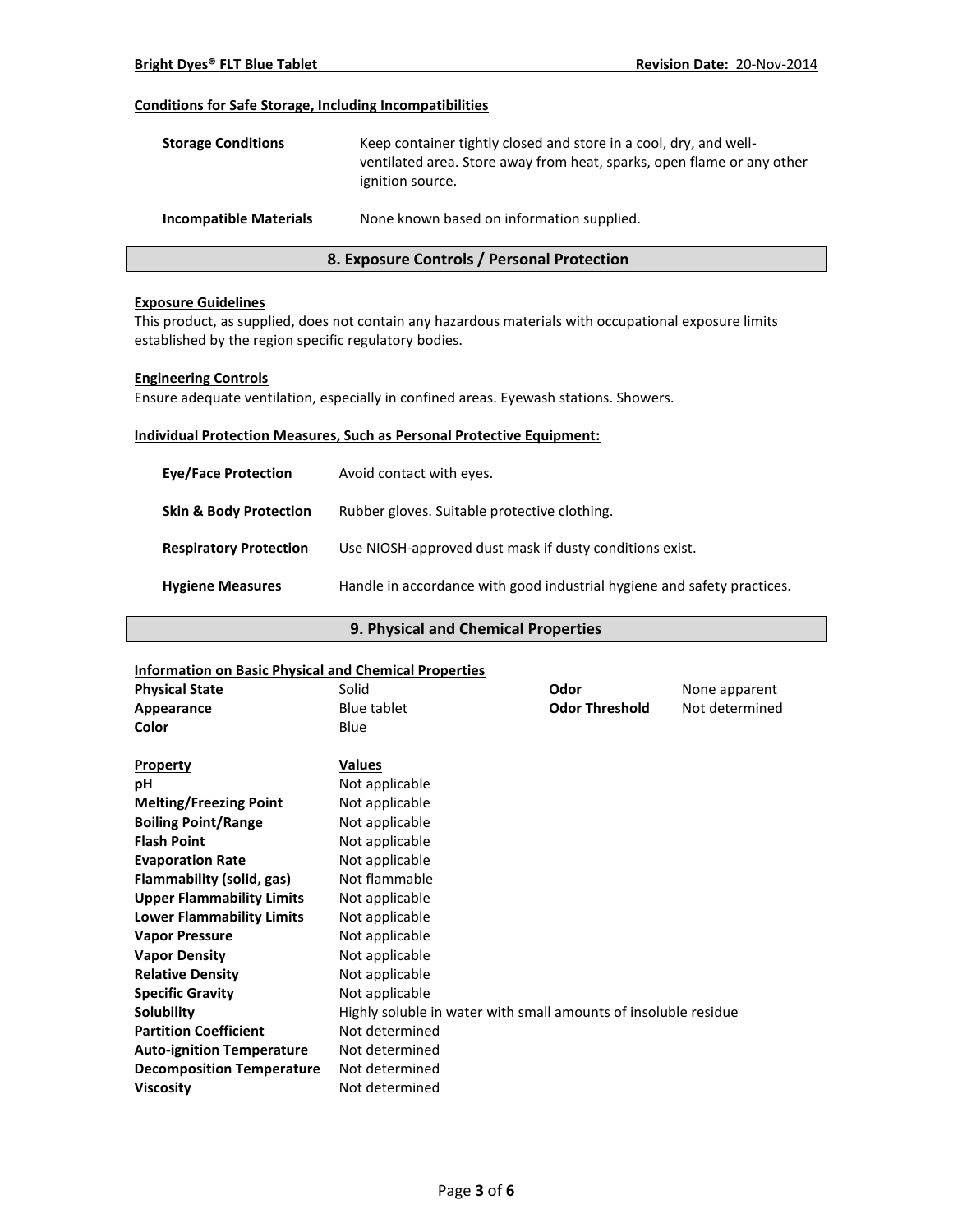## **10. Stability and Reactivity**

#### **Reactivity**

Not reactive under normal conditions.

## **Chemical Stability**

Stable under recommended storage conditions.

#### **Possibility of Hazardous Reactions**

None under normal processing.

#### **Conditions to Avoid**

Keep separated from incompatible substances. Keep out of reach of children.

#### **Incompatible Materials**

None known based on information supplised.

### **Hazardous Decomposition Products**

Oxides of carbon and nitrogen (NOx).

## **11: Toxicological Information**

#### **Information on Likely Routes of Exposure**

| <b>Inhalation</b>   | Avoid inhalation of dust.            |
|---------------------|--------------------------------------|
| Ingestion           | Do not ingest.                       |
| <b>Skin Contact</b> | May cause an allergic skin reaction. |
| <b>Eye Contact</b>  | Avoid contact with eyes.             |

## **Delayed, Immediate, and Chronic Effects from Short- and Long-Term Exposure**

May cause an allergic skin reaction.

## **Numerical Measures of Toxicity**

Not determined

## **Symptoms Associated with Exposure**

See Section 4 of this SDS for symptoms.

## **Carcinogenicity**

| <b>NTP</b>  | None |
|-------------|------|
| <b>IARC</b> | None |
| <b>OSHA</b> | None |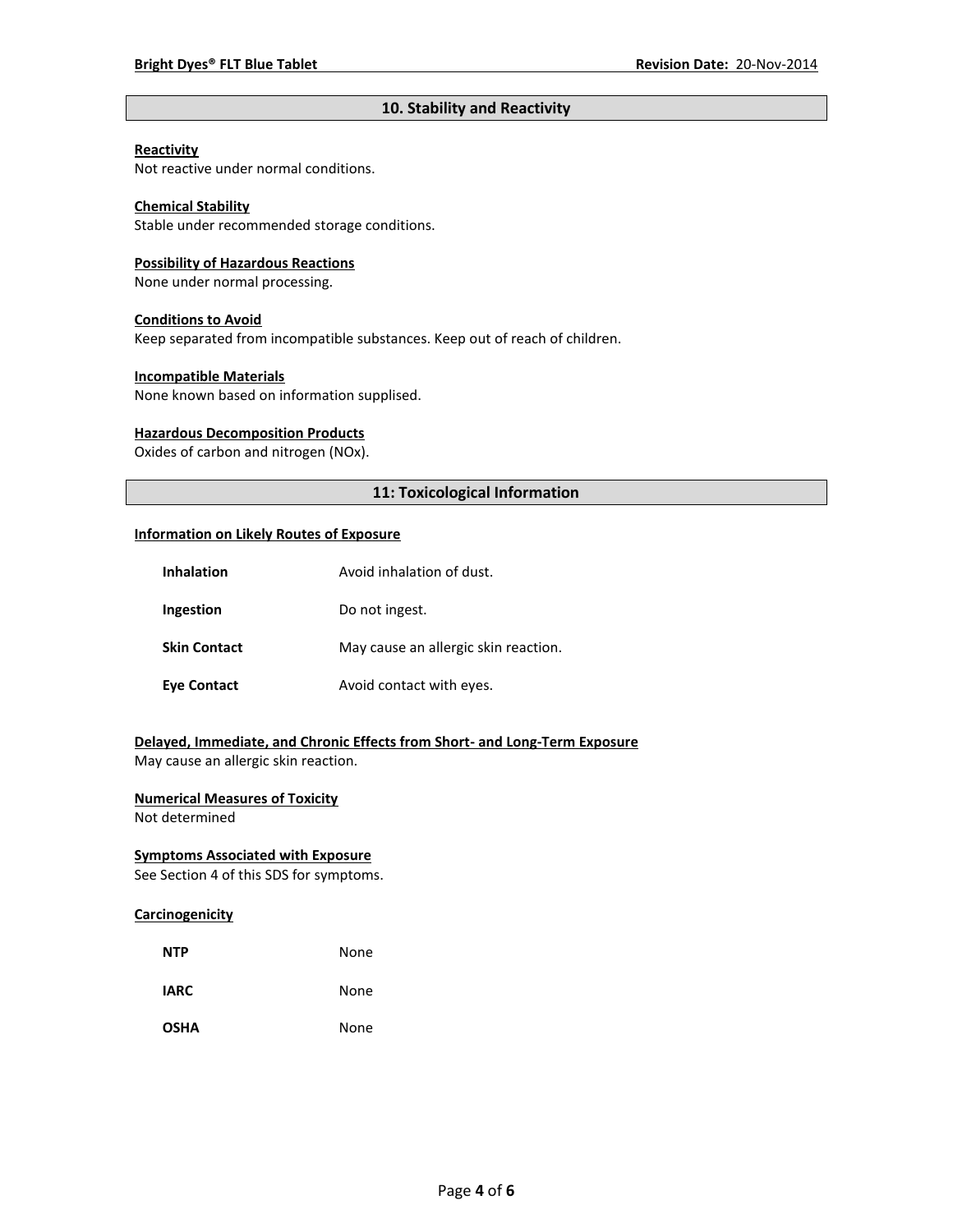#### **12. Ecological Information**

### **Ecotoxicity**

This product is not classified as environmentally hazardous. However, this does not exclude the possibility that large or frequent spills can have a harmful or damaging effect on the environment.

#### **Component Information**

Not available

## **Persistence/Degradability**

This product is biodegradable.

#### **Bioaccumulation**

Not determined

## **Mobility**

Not determined

#### **Other Adverse Effects**

Not determined

### **13. Disposal Considerations**

#### **Waste Disposal Methods**

Dispose of in accordance with federal, state, and local regulations.

#### **Contaminated Packaging**

Do not re-use empty containers.Dispose of containers in accordance with federal, state, and local regulations.

#### **14. Transport Information**

#### **Note**

See current shipping paper for most up-to-date shipping information, including exemptions and special circumstances.

| DOT  | Not regulated |
|------|---------------|
| IATA | Not regulated |
| OMDG | Not regulated |

#### **15: Regulatory Information**

#### **International Inventories**

Not determined

#### **U.S. Federal Regulations**

**CERCLA** This material, as supplied, does not contain any substances regulated as hazardous substances under the Comprehensive Environmental Response Compensation and Liability Act (CERCLA) (40 CFR 302) or the Superfund Amendments and Reauthorization Act (SARA) (40 CFR 355).